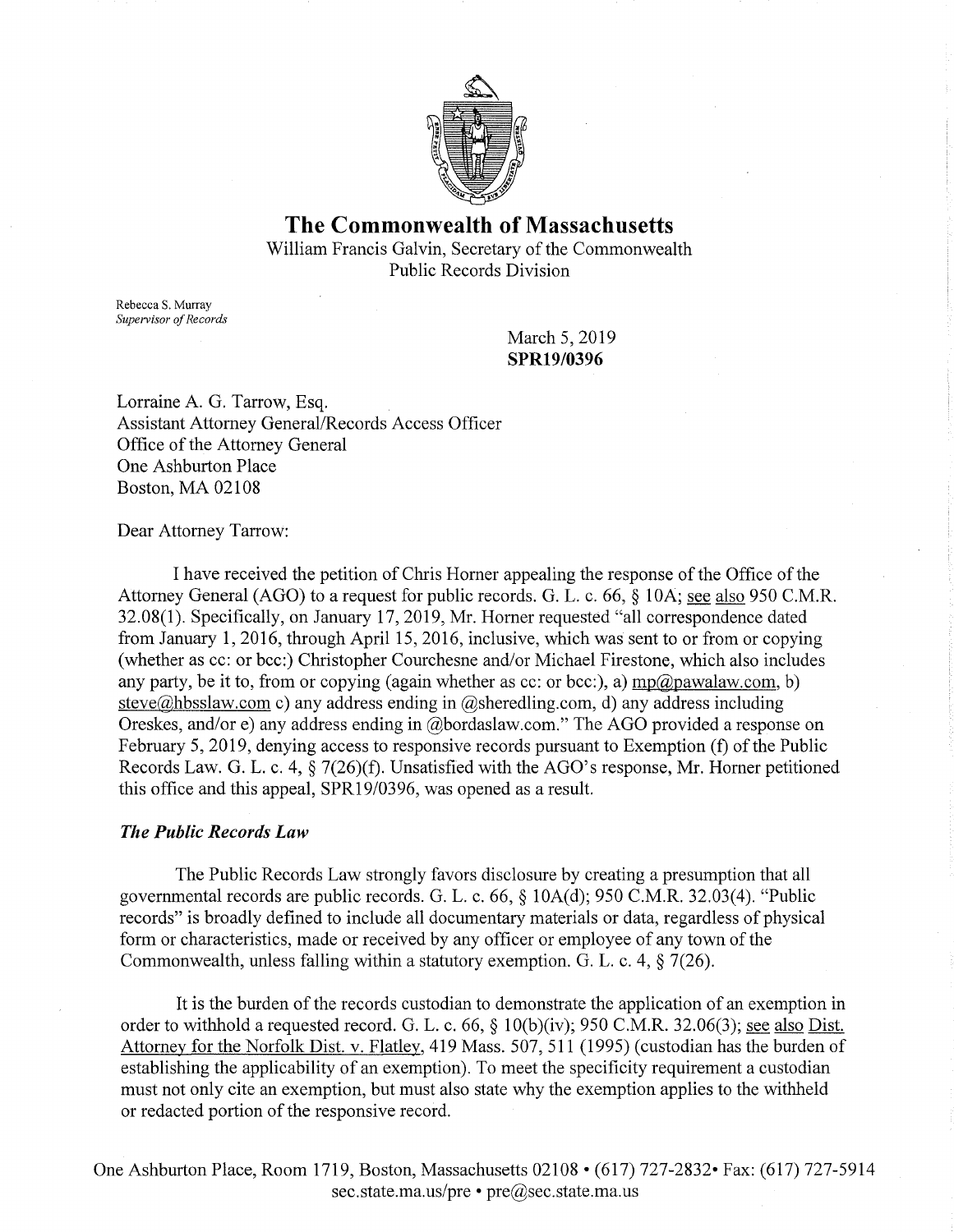## SPR19/0396

Lorraine A. G. Tarrow, Esq. Page 2 March 5, 2019

If there are any fees associated with a response a written, good faith estimate must be provided. G. L. c. 66, § 10(b)(viii); <u>see also</u> 950 C.M.R. 32.07(2). Once fees are paid, a records custodian must provide the responsive records.

# *The AGO's February 5<sup>th</sup> response*

In its February 5, 2019 response, the AGO indicates "... that records responsive to [Mr. Homer's] request relate to open investigation(s) being conducted by the AGO and related litigation. As such, the records in [the AGO's] possession and any identification of those records are exempt from disclosure under G. L. c. 4,  $\S$  7, cl. 26(f), as they are materials necessarily compiled out of the public view to avoid prejudice to law enforcement efforts and related pending litigation." The AGO contends that "[d]isclosure of these records could prejudice ongoing and incomplete investigations by revealing the nature and extent of [the AGO's] information gathering to both targets and other parties - to the detriment of the AGO and the general public, whose interests we represent."

### *Exemption* (f)

Exemption (f) permits the withholding of:

investigatory materials necessarily compiled out of the public view by law enforcement or other investigatory officials the disclosure of which materials would probably so prejudice the possibility of effective law enforcement that such disclosure would not be in the public interest

G. L. C. 4, § 7(26)(f).

A custodian of records generally must demonstrate a prejudice to investigative efforts in order to withhold requested records. Information relating to an ongoing investigation may be withheld if disclosure could alert suspects to the activities of investigative officials. Confidential investigative techniques may also be withheld indefinitely if disclosure is deemed to be prejudicial to future law enforcement activities. Bougas v. Chief of Police of Lexington, 371 Mass 59, 62 (1976). Redactions may be appropriate where they serve to preserve the anonymity of voluntary witnesses. Antell v. Attorney Gen., 52 Mass. App. Ct. 244,248 (2001); Reinstein v. Police Comm'r of Boston, 378 Mass. 281,290 n.18 (1979). Exemption (f) invites a "case-bycase consideration" of whether disclosure "would probably so prejudice the possibility of effective law enforcement that such disclosure would not be in the public interest." See Reinstein, 378 Mass. at 289-90.

To deny access to a record under the Public Records Law, a records access officer must identify the record, categories of records, or portions of the record it intends to withhold. See G. L. c. 66,  $\S$  10(b)(iv) (written response must "identify any records, categories of records or portions of records that the agency or municipality intends to withhold, and provide the specific reasons for such withholding, including the specific exemption or exemptions upon which the